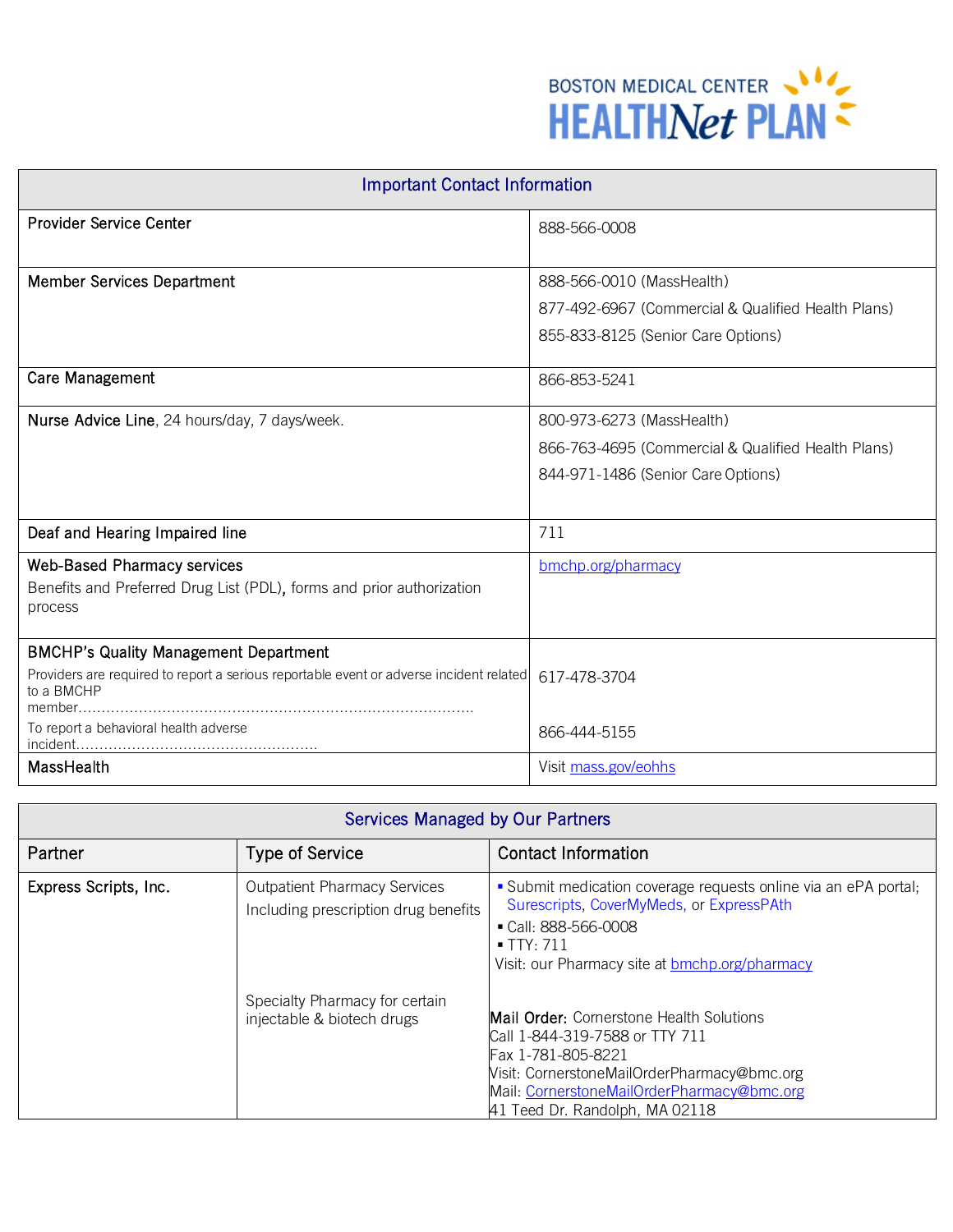| Beacon Health Strategies,<br>LLC.                       | Mental Health and<br>Substance Abuse<br><b>Services</b><br>Including inpatient<br>hospitalizations and<br>outpatient counseling | • Provider line: 866-444-5155<br>Contracting and Provider Relations: 781-994-7556<br>MassHealth member line: 888-217-3501<br>• Commercial and Qualified Health Plan (including<br>ConnectorCare) members call 877-957-5600<br>Senior Care Options members call 855-833-8125<br>■ TTY/TDD line at 711<br>Visit beaconhealthstrategies.com or bmchp.org |
|---------------------------------------------------------|---------------------------------------------------------------------------------------------------------------------------------|-------------------------------------------------------------------------------------------------------------------------------------------------------------------------------------------------------------------------------------------------------------------------------------------------------------------------------------------------------|
| Northwood, Inc. (NW)                                    | Durable Medical Equipment                                                                                                       | ■ Call 866-802-6471<br>Fax 877-552-6551<br>■ Visit northwoodinc.com<br>· Email provideraffairs@northwoodinc.com<br>. Write to P.O. Box 510, Warren, MI, 48090                                                                                                                                                                                         |
| eviCore healthcare, Inc.                                | <b>Advanced Elective Radiology</b>                                                                                              | Call 888-693-3211                                                                                                                                                                                                                                                                                                                                     |
| (formerly known as<br>MedSolutions)                     |                                                                                                                                 | Fax 888-693-3210<br>Visit https://myportal.medsolutions.com                                                                                                                                                                                                                                                                                           |
| <b>BMC HealthNet Plan</b><br><b>Transportation Line</b> | Non-Emergent<br><b>Transportation Services</b>                                                                                  | Call: 855-833-8125 (For SCO members only)<br>• See Evidence of Coverage                                                                                                                                                                                                                                                                               |
| <b>DentaQuest</b>                                       | <b>Preventive Dental Services</b>                                                                                               | Call Provider Services: 844-234-9829                                                                                                                                                                                                                                                                                                                  |
|                                                         |                                                                                                                                 | Claims/Payment Issues - Fax: 262-241-7379                                                                                                                                                                                                                                                                                                             |
|                                                         |                                                                                                                                 | • Claims to be Processed - Fax: 26-834-3589                                                                                                                                                                                                                                                                                                           |
|                                                         |                                                                                                                                 | • All Other Inquiries - Fax: 262-834-3450                                                                                                                                                                                                                                                                                                             |
|                                                         |                                                                                                                                 | • Claims Questions - Email:<br>denclaims@dentaquest.com                                                                                                                                                                                                                                                                                               |
|                                                         |                                                                                                                                 | ■ Visit dentaquest.com                                                                                                                                                                                                                                                                                                                                |
|                                                         |                                                                                                                                 |                                                                                                                                                                                                                                                                                                                                                       |

| <b>Claims, Appeals and Authorizations</b>                                         |                                                                                                                                                                  |  |  |  |
|-----------------------------------------------------------------------------------|------------------------------------------------------------------------------------------------------------------------------------------------------------------|--|--|--|
| Claims Submissions (re: Northwood, VSP, Beacon, see Section 9 of Provider Manual) |                                                                                                                                                                  |  |  |  |
| <b>Provider Service Center</b>                                                    | 888-566-0008                                                                                                                                                     |  |  |  |
| <b>Electronic Claims</b>                                                          | Submit through Trizetto or NEHEN (New England Healthcare EDI<br>Network)                                                                                         |  |  |  |
|                                                                                   | For additional information, refer to our <b>EDI Claims Companion Guide</b><br>You may also submit claims via our Provider Portal Health Trio at <b>bmchp.org</b> |  |  |  |
| Professional Charges, DME or Supplies                                             | 837P transaction or CMS 1500 form<br>$\blacksquare$<br>For claim forms and guidelines visit bmchp.org<br>٠                                                       |  |  |  |
| <b>Facility Charges</b>                                                           | 8371 transaction or UB-04 form<br>п.<br>For claim forms and guidelines visit <b>bmchp.org</b><br>٠                                                               |  |  |  |